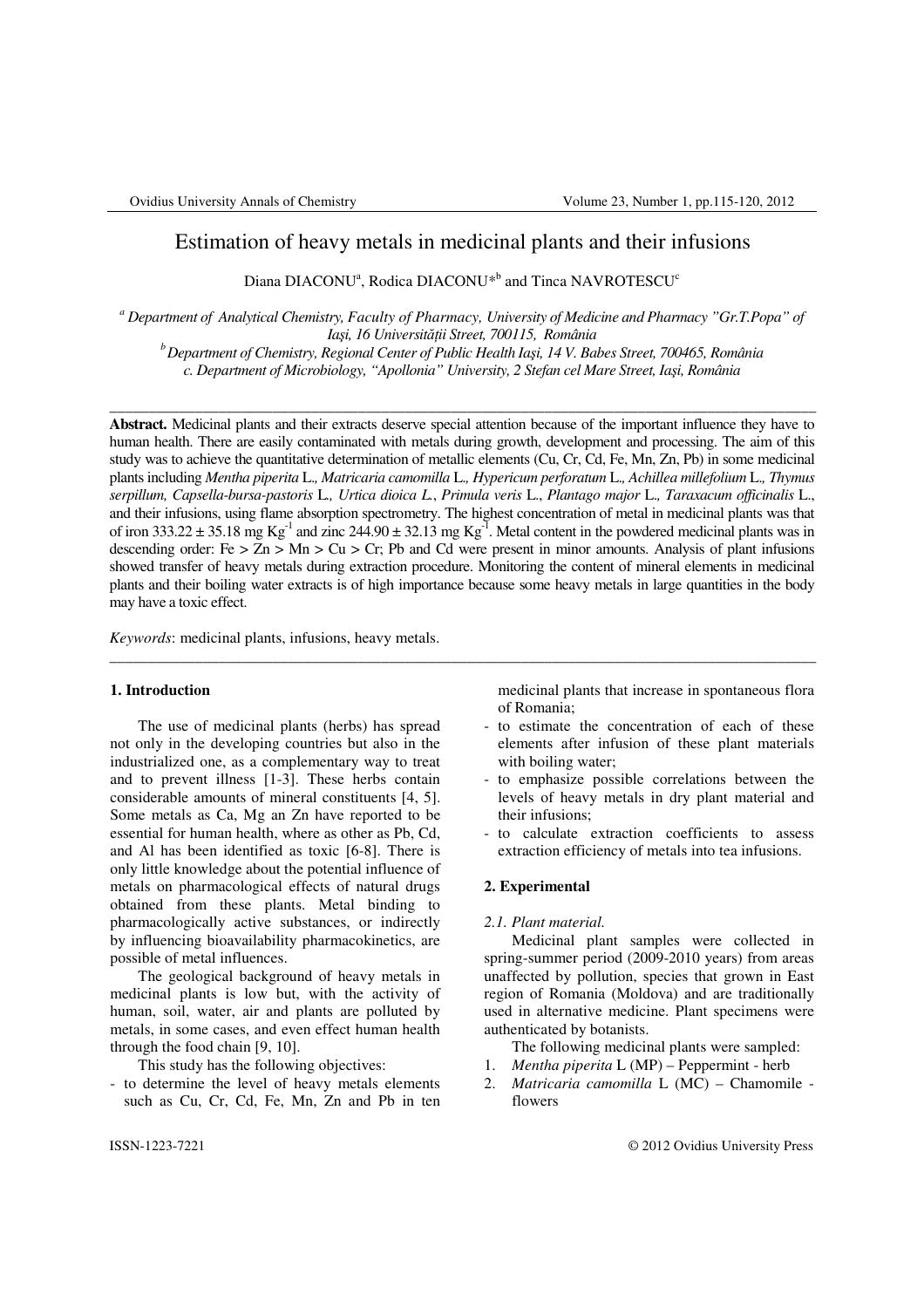- 3. *Hypericum perforatum* L (HP) St. John-s wort herb
- 4. *Achillea millefolium* L (AM) Common Yarrow - herb
- 5. *Thymus serpillum* (TS) Wild thyme herb
- 6. *Capsella bursa pastoris* (CP) Shepherd's purse - herb
- 7. *Urtica dioica* L (UD) Stinging nettle -leaves
- 8. *Primula veris* L (PO) Cowslip flowers
- 9. *Plantago major* L (PL) Common plantain leaves
- 10. *Taraxacum officinalis* L (P) Common dandelion flowers.

#### *2.2. Sample preparation*

**Tea plant sample preparation.** The plant samples were thoroughly washed with de-ionized water to remove dust and other particles, then dried at room temperature and grounded to fine powder. These dry raw materials were used for analytical procedure.

**Tea infusion preparation.** For this study we used the common practice for serving tea - direct boiling of the medicinal herb in boiling water: 100 mL of distilled water was boiled in a beaker on a hot plate, and exactly 2 g of plant power were added in the boiling water and allowed to boil for 5 minute. The cooled for 5 minute and filtered to obtain the infusion. Three such infusions were prepared from each medicinal plants.

**Digestion of medicinal plants.** Powder of medicinal herbs was digested through wet digestion method: 1 g sample of each plant was weighed in a beaker,  $10 \text{ mL of concentrated HNO}_3$  was added and allowed to stand overnight. Solution was heated in a water bath until the production of red nitrous oxide fumes had not been ceased. 4 mL of 70% HClO<sub>4</sub> was added and mixture was heated again to evaporate into small volume and filtrated through Whatman filter paper. The solution made up to volume a 50 mL with distilled water. Digestion of reagent blank was performed in parallel with tea samples and infusions.

**Digestion of tea samples** 20 mL of tea infusion was transferred in the flask and heat to reduce volume. 5 mL of 5:1  $HNO<sub>3</sub>/ HClO<sub>4</sub>$  was added to residue and digested for two hours at 300°C on a Kjeldahl digestion apparatus. The digestion made up to 50 mL with distiller water. The reagents were p.a. purity for the preparation of the solutions and distilled water was used in all cases.

#### *2.3. Method of analysis*

Seven trace elements Cu, Cr, Cd, Fe, Mn, Pb and Zn were determined in the herbs and their infusions consumed for medicinal purposes.

Element concentrations in the medicinal herbs and their infusions were determined by flame-atomic absorption spectrophotometry (FAAS) with airacetylene. Stock standard solution containing 1000 mg/L in  $2\%$  HNO<sub>3</sub> of metals Cu, Cr, Cd, Fe, Mn, Zn, Pb were used for preparation of calibration standards and in spiking experiments. The correlation coefficients of calibration curve for analytes were higher 0.98 which assured a linearity of response over the range of concentrations used.

#### *2.4. Recovery tests*

A recovery test of analytical procedure was performed by spiking dry plant material (0.5 g) with metal standards (the individual 1000 mg/L standard, Merck, Germany) according to the original concentrations of the spiking samples, to get to concentration in range of 10-500 mg/kg dry plant. These samples were analyzed by FAAS to get to the recovery of the method. Acceptable recovery were obtained (85-110%) for all of the studied heavy metals.

## *2.5. Statistical analysis of data*

To check whether there are a significant differences in metal contents between medicinal plants was used a one way ANOVA tests.

### **3. Results and discussions**

#### *3.1. Evaluation of analytical method*

The efficiency of the method was assessed by spiking both tea herbs and tea infusion samples with known amounts of metals. Recovery was calculated using equation bellow:

#### $%$  Recovery =

#### *the ected metal content* exp *metal content of spiked sample metal content of non spiked sample* − x100%

The recovery values for the plant samples are given in **Table 1.**

These results show the validity of this method for dray plant material (recovery in range between 82.45 - 102.3%).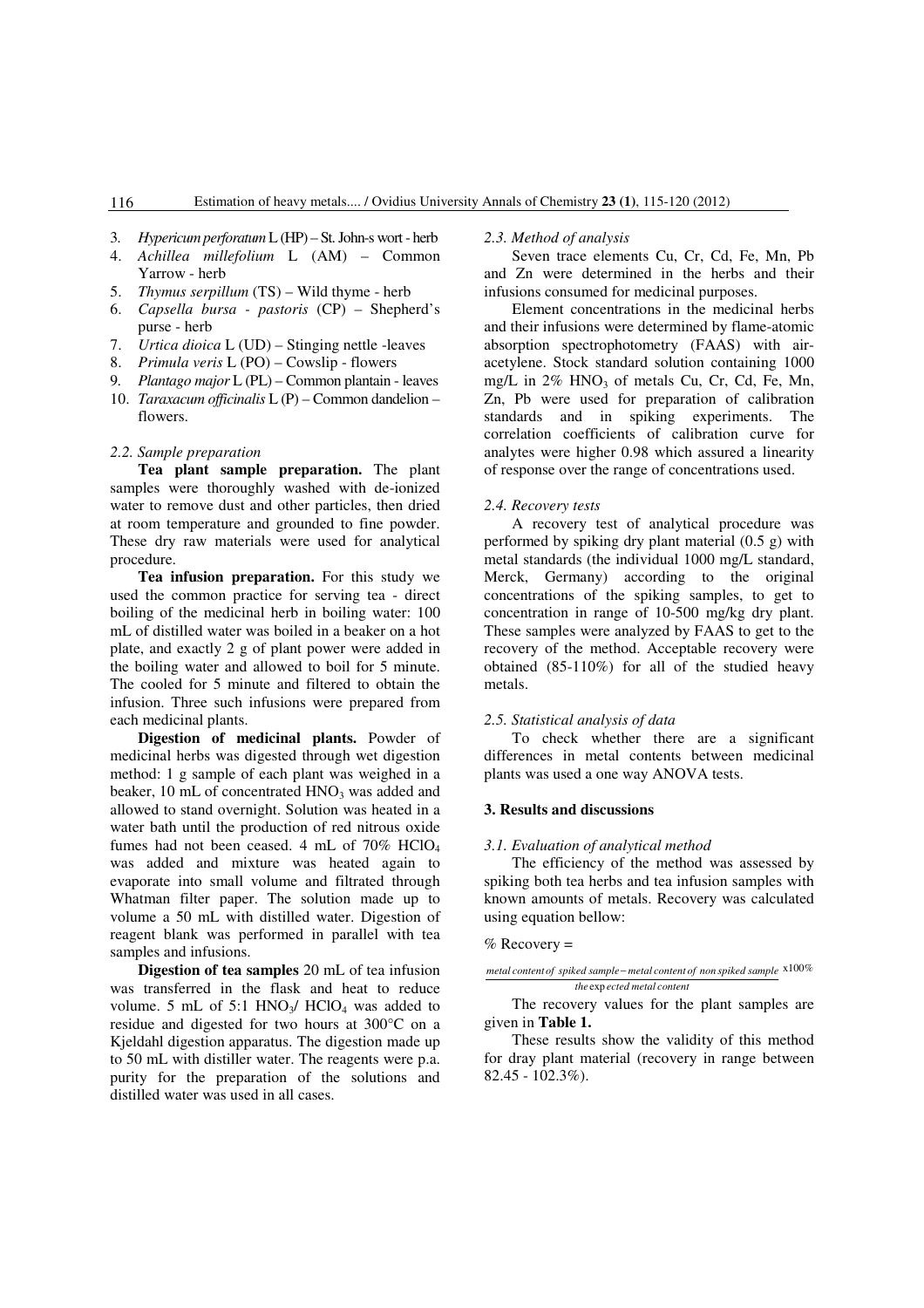For infusions, our results revealed that the studied elements can be accurately determined by the proposed method.

**Table 1.** Recovery of heavy metals from plant material (*Matricaria camomilla*)

| Metal       | Recovery*          |
|-------------|--------------------|
| Fe          | $102.31 \pm 13.33$ |
| $Z_{n}$     | $96.23 \pm 3.68$   |
| Mn          | $92.11 \pm 4.75$   |
| Cu          | $93.00 \pm 3.85$   |
| Cr          | $97.04 \pm 4.68$   |
| Ph          | $85.22 \pm 10.33$  |
| $C_{\rm d}$ | $85.45 \pm 8.75$   |

 $*$  mean recovery  $\pm$  SD of percentage recoveries of triplicate analytes

#### *3.2. Metal contents of tea herb samples*

The average values of Cu, Cr, Cd, Fe, Mn, Zn and Pb in selected medicinal plants are presented in **Table 2**.

As is evident from this table, maximum concentration of Fe was found in *Mentha piperita* L 333.22 ± 35.18 mg/kg followed by *Plantago major* L 292.41 ± 10.16 mg/kg and *Matricaria camomilla* L  $291.80 \pm 5.73$  mg/kg.

Manganese concentrations is high in *Plantago major* L 166.0 ± 5.33 mg/kg, *Matricaria camomilla* L 158.0 ± 14.33 mg/kg, *Mentha piperita* L 148.41 ± 7.24 mg/kg, *Hypericum perforatum* 123.22 ± 4.53 mg/kg and lower in other medicinal plants.

High concentrations of Zn was found in *Matricaria camomilla* L 104.8 ± 15.24 mg/kg, *Achillea millefolium* 126.61 ± 12.73 mg/kg, *Thymus serpillum* 244.90 ± 32.13 mg/kg, *Taraxacum officialis* L  $126.76 \pm 18.29$  mg/kg.

Although cooper is an essential element for normal plant growth and development can be toxic at excessive levels (higher than 100 ppm dry weight).

Our analytical data revealed high concentrations of Cu in *Plantago major* L 90.96 ± 7.89 mg/kg, *Mentha piperita* L 56.90 ± 8.68 mg/kg and *Matricaria camomilla* L  $37.60 \pm 6.58$  mg/kg since in other herbs we found lower levels:  $6.75 \pm 0.49$  mg/kg (*Hypericum perforatum*) and 24.6 ± 6.46 mg/kg (*Achillea millefolium*).

Except two medicinal plants - *Mentha piperita* L and *Matricaria camomilla* L, potentially toxic metals (Pb and Cd) were bellow the limits of detection (0.03 mg/kg for Cd and 0.28 mg/kg for Pb).

| $=$ mean and standard error of a mean $\,$ |                    |                   |            |              |                    |              |                |                    |              |             |
|--------------------------------------------|--------------------|-------------------|------------|--------------|--------------------|--------------|----------------|--------------------|--------------|-------------|
| Plant<br>Meta <sub>N</sub>                 | MC                 | <b>MP</b>         | HP         | AM           | TS                 | CP           | U <sub>D</sub> | PO                 | PL           | P           |
| Fe                                         | 291.8 <sub>±</sub> | $333.22 \pm$      | $35.36\pm$ | $90.04\pm$   | $51.60 \pm$        | 34.20±       | $40.62\pm$     | 92.49±             | $292.41 \pm$ | 37.69±      |
|                                            | 5.73               | 35.18             | 3.27       | 8.53         | 6.23               | 5.78         | 3.84           | 12.85              | 10.16        | 2.34        |
| Zn                                         | 104.8±             | $74.61 \pm$       | 78.80±     | $126.61 \pm$ | 244.90±            | $129.26 \pm$ | $63.84\pm$     | 74.80 <sub>±</sub> | 80.98±       | $126.76\pm$ |
|                                            | 15.24              | 9.68              | 9.32       | 12.73        | 32.13              | 12.38        | 14.45          | 5.33               | 5.99         | 18.29       |
| Mn                                         | 158.0±             | $148.41 \pm$      | 123.22±    | $45.40\pm$   | 43.40±             | $33.55\pm$   | $21.26 \pm$    | $19.64\pm$         | 166.0±       | $15.34\pm$  |
|                                            | 14.33              | 7.24              | 4.52       | 18.83        | 5.29               | 4.02         | 2.10           | 3.08               | 5.33         | 1.88        |
| Cu                                         | 37.6 <sub>±</sub>  | 56.80±            | $6.75\pm$  | 24.60±       | 12.90±             | $8.22 \pm$   | 9.96±          | $7.99 \pm$         | $90.96\pm$   | 10.70±      |
|                                            | 6.58               | 8.68              | 0.49       | 6.46         | 1.52               | 0.30         | 1.43           | 0.29               | 7.89         | 2.44        |
| Cr                                         | $12.55\pm$         | 6.80 <sub>±</sub> | 14.72±     | $6.84\pm$    | 29.84 <sub>±</sub> | $3.30\pm$    | 2.19±          | $28.00\pm$         | $8.58\pm$    | $5.21 \pm$  |
|                                            | 0.57               | 0.96              | 1.09       | 0.36         | 6.28               | 0.52         | 0.93           | 4.19               | 5.22         | 0.42        |
| Pb                                         | 17.30±             | $8.04\pm$         | nd         | nd           | nd                 | nd           | nd             | nd                 | nd           | nd          |
|                                            | 5.23               | 0.96              |            |              |                    |              |                |                    |              |             |
| C <sub>d</sub>                             | $1.98\pm$          | $1.56\pm$         | nd         | nd           | nd                 | nd           | nd             | nd                 | nd           | nd          |
|                                            | 1.09               | 0.28              |            |              |                    |              |                |                    |              |             |

**Table 2.** Average values of heavy metals in investigated medicinal plants (mg/kg dry weight) – mean and standard error of a mean –

nd – not detected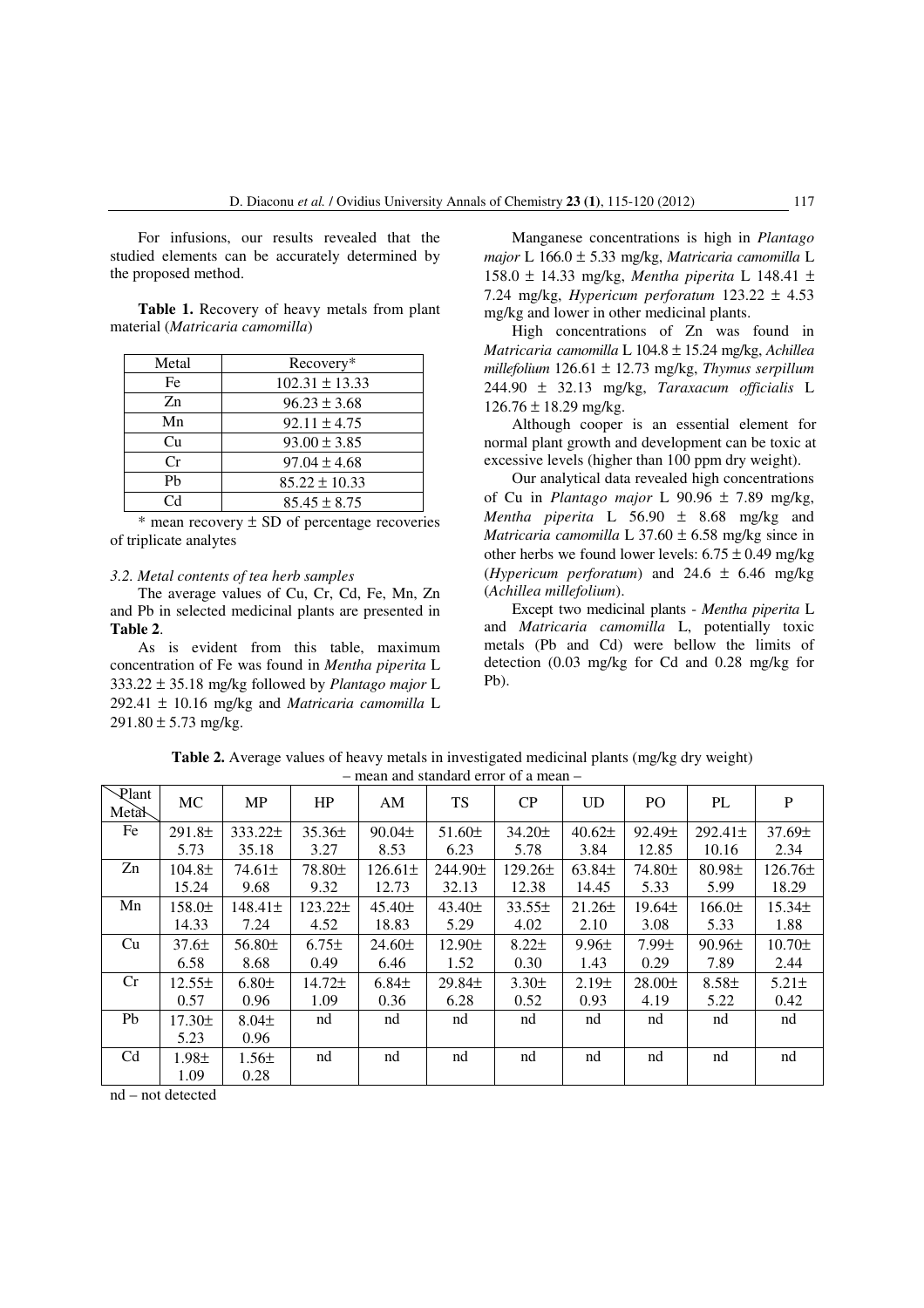### *3.3. Levels of heavy metals in tea infusion samples*

Tea infusions were also analyzed and the percentage of each element leached into the water (liquor) was evaluated. The values of concentrations of heavy metals in tea infusions are shown in **Table 3.**

The level of abundant essential heavy metals in tea infusion was: iron ranging from 16.88 ±0.87 mg/L (*Urtica dioica* L) and 80.52 ± 5.09 mg/L (*Mentha piperita* L), followed by manganese 11.24 ± 0.92 mg/L (*Capsela bursa-pastoris*) and 55.66 ± 5.38 mg/L (*Hypericum perforatum*). No significant difference between the concentrations of zinc into tea infusions was found. Maximum level of zinc concentration was in *Taraxacum officinalis* L tea, 49.31± 2.24 mg/L.

Mean concentrations of cooper and chromium ranged between 2.11 ± 0.11 mg/L (*Achillea millefolium*) and 16.99 ± 2.10 mg/L (*Plantago major* L) and  $1.75 \pm 0.13$  mg/L (*Capsela bursa-pastoris*) –  $11.08 \pm 3.07$  mg/L (*Primula veris* L) respectively.

## *3.4. Efficiency of extraction from tea herbs to tea infusions*

The amount of mineral in tea infusion depends on extraction efficiencies and total concentration of metals in tea powder. Extraction coefficient is defined by the equation:

 $EC = 100x \frac{CM (extract)}{CM}$  CM– metal concentration ( ) *CM plant*

**Table 4** shows the percentage of metals extracted from the tea herbs to tea infusion and these values were found to vary widely. The extraction was highest for Fe (81.95%) and lowest for Cu (7.31%). The other metals were also extracted to significant degree: Cr – 83.56% (*Urtica dioica* L), Mn – 70.46% (*Urtica dioica* L).

**Figure 1** shows the difference in heavy metals contents for teas of MC, MP, UD, HP, PL and their infusions.

It is evident that heavy metals content of medicinal herbs and their infusions shows variability. Distribution of the elements in the infusion is not high and is not detected especially for Pb and Cd.

For p>0.05 the difference in the samples of each particular metal was not significant.

The difference in the level of Fe (F=4985.55; df=8; p<0.05), Mn (F=349.893; df=8; p<0.05), Cu  $(F=99.491; df=8; p<0.05)$  and Zn  $(F=108.308; df=8;$ p<0.05) in *Mentha piperita* L and *Capsela bursapastoris* was found to be significant.

In *Thymus serpillum* and *Primula veris* L the level of Fe (F=16.007; df=8; p<0.05), Mn (F=75.34; df=8; p<0.05), Zn  $(F=106.234; df=8; p<0.05)$  and Cu  $(F=50.351; df=8; p<0.05)$  was significant differences.

**Table 3.** The level of heavy metals in tea infusions of studied medicinal plants (mg/L) – mean and standard error of a mean –

| Plant<br>Meta <sub>N</sub> | MC                | <b>MP</b>         | HP                | AM          | <b>TS</b>          | CP          | $_{\rm UD}$        | P <sub>O</sub> | PL          | P                 |
|----------------------------|-------------------|-------------------|-------------------|-------------|--------------------|-------------|--------------------|----------------|-------------|-------------------|
| Fe                         | $57.96\pm$        | 80.52±            | 10.23±            | 36.19±      | 22.08 <sub>±</sub> | $30.48 \pm$ | 16.88 <sub>±</sub> | $64.60 \pm$    | $43.71\pm$  | $31.11 \pm$       |
|                            | 8.53              | 5.09              | 1.28              | 2.74        | 1.21               | 1.51        | 0.87               | 3.74           | 5.59        | 1.33              |
| Zn                         | $28.76\pm$        | 19.14±            | $13.94\pm$        | 12.78±      | 29.84 <sub>±</sub> | $35.07\pm$  | $30.41 \pm$        | $31.92 \pm$    | $30.63\pm$  | $49.31 \pm$       |
|                            | 3.43              | 2.32              | 0.96              | 1.68        | 2.08               | 4.89        | 5.05               | 4.39           | 2.73        | 2.24              |
| Mn                         | $26.11 \pm$       | $25.67\pm$        | $55.66\pm$        | $20.28 \pm$ | $20.54\pm$         | $11.24 \pm$ | 14.98±             | $13.03\pm$     | $29.58 \pm$ | $14.31 \pm$       |
|                            | 2.75              | 0.98              | 5.38              | 1.60        | 1.54               | 0.92        | 0.49               | 1.15           | 1.76        | 0.34              |
| Cu                         | $3.63\pm$         | 4.15±             | $3.33\pm$         | $2.11 \pm$  | $2.11\pm$          | 6.13±       | $6.84\pm$          | $6.66 \pm$     | $16.99\pm$  | 2.68 <sub>±</sub> |
|                            | 6.86              | 0.25              | 0.64              | 0.11        | 0.22               | 1.23        | 0.44               | 0.59           | 2.10        | 0.31              |
| Cr                         | 3.27 <sub>±</sub> | 2.67 <sub>±</sub> | 1.84 <sub>±</sub> | $5.20 \pm$  | $10.44\pm$         | 1.75±       | $1.83\pm$          | $11.08\pm$     | $5.57\pm$   | $3.76\pm$         |
|                            | 1.95              | 0.84              | 0.82              | 1.16        | 0.80               | 0.13        | 0.15               | 3.07           | 0.65        | 0.68              |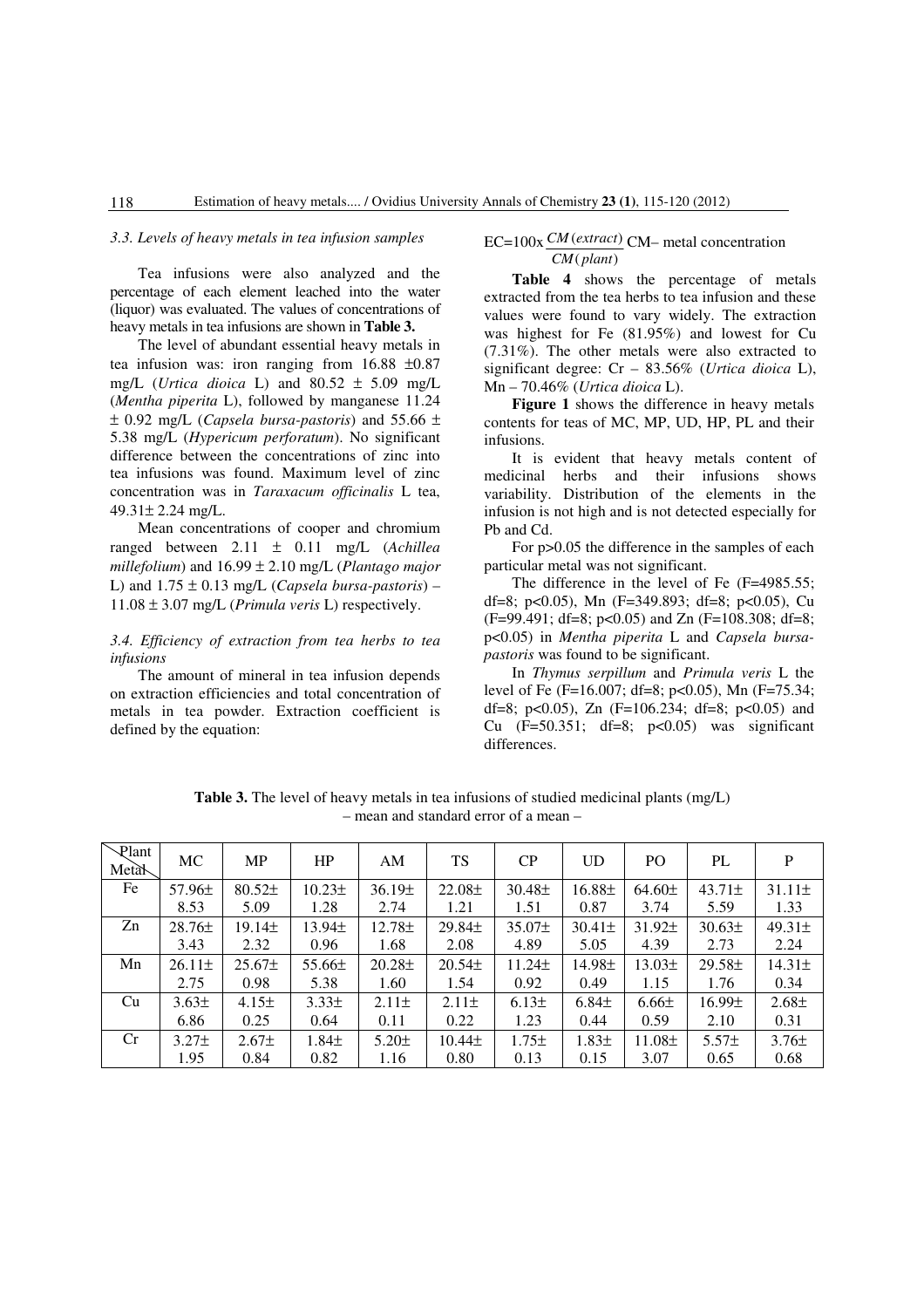| Metal | Medicinal plants |       |       |       |       |       |       |       |  |  |  |
|-------|------------------|-------|-------|-------|-------|-------|-------|-------|--|--|--|
|       | HP               | MP    | МC    | UD    |       | AM    | TS    | PL    |  |  |  |
| Zn    | 17.69            | 25.65 | 27.44 | 47.63 | 38.90 | 10.09 | 12.18 | 37.82 |  |  |  |
| Cu    | 43.33            | 7.31  | 9.65  | 67.67 | 25.05 | 8.58  | 16.36 | 18.68 |  |  |  |
| Mn    | 45.17            | 17.30 | 16.53 | 70.46 | 53.29 | 44.67 | 47.33 | 17.82 |  |  |  |
| Fe    | 28.93            | 24.16 | 19.86 | 41.36 | 81.95 | 42.79 | 42.79 | 14.94 |  |  |  |
| Сr    | 12.50            | 39.26 | 26.86 | 83.56 | 72.17 | 34.94 | 34.99 | 64.92 |  |  |  |

**Table 4.** Extraction efficiency of heavy metals from medicinal plants (%)



**Fig. 1.** Average values of Fe, Mn and Zn in some plants and their infusions

In tea infusions prepared in laboratory conditions there are significant differences in metal contents as those found in the combinations of studied medicinal plants, excepting Zn, Cu and Cr for some combinations of plants: *Urtica dioica* L and *Primula veris* L (Zn: F=0.255; df=8; p>0.05; Cu: F=0.031; df=8; p>0.05); *Thymus serpillum* and *Primula veris* L (Zn: F=0.917; df=8; p>0.05; Cr: F=0.0204; df=8;  $p>0.05$ ). In infusions obtained from *Mentha piperita* L and *Matricaria camomilla* L the levels of Mn: F=0.114; df=8; p>0.05; Cu: F=1.706; df=8; p>0.05 and Cr: F=0.891; df=8; p>0.05 not differ significantly (**Table 5**).

Essential (Fe, Mn, Zn, Cu, Cr) and toxic (Pb, Cd) heavy metals were quantified in ten medicinal herbs and their infusions used in Romania.

The levels of Fe, Mn and Zn in all plant samples were higher than other elements (Cu, Pb, Cd). In two herbal samples – *Mentha piperita* L and *Matricaria camomilla* L the highest concentration of Fe  $(>200$ mg/kg), Mn (>100 mg/kg) and Zn (>100 mg/kg) was found.

Some researchers have detected higher levels of Pb and Cd in medicinal plants in areas affected pollution: mint – Pb max 46.15 mg/kg, Cd max 1.20 mg/kg, camomilla – Pb max 25.23 mg/kg, Cd max 1.95 mg/kg [11]. In these medicinal plants, we found the lowest level of Pb and Cd (**Table 2**).

Recent studies shown that St. John's wort can accumulate higher contents of Cd than other plants grown under the dame conditions [12]. In the present study we have not noticed the same thing.

Our analytical results were close to the ones of other Romanian researchers, especially regarding the presence of Fe and Mn into medicinal plants: *Matricaria camomilla* L and *Urtica dioica* L [13].

The content of microelements into phytotherapeutic extracts - infusion of the studied plant materials has been investigated. Most elements in these herbal tea powders were released into infusion at different percentages depending to types of plants.